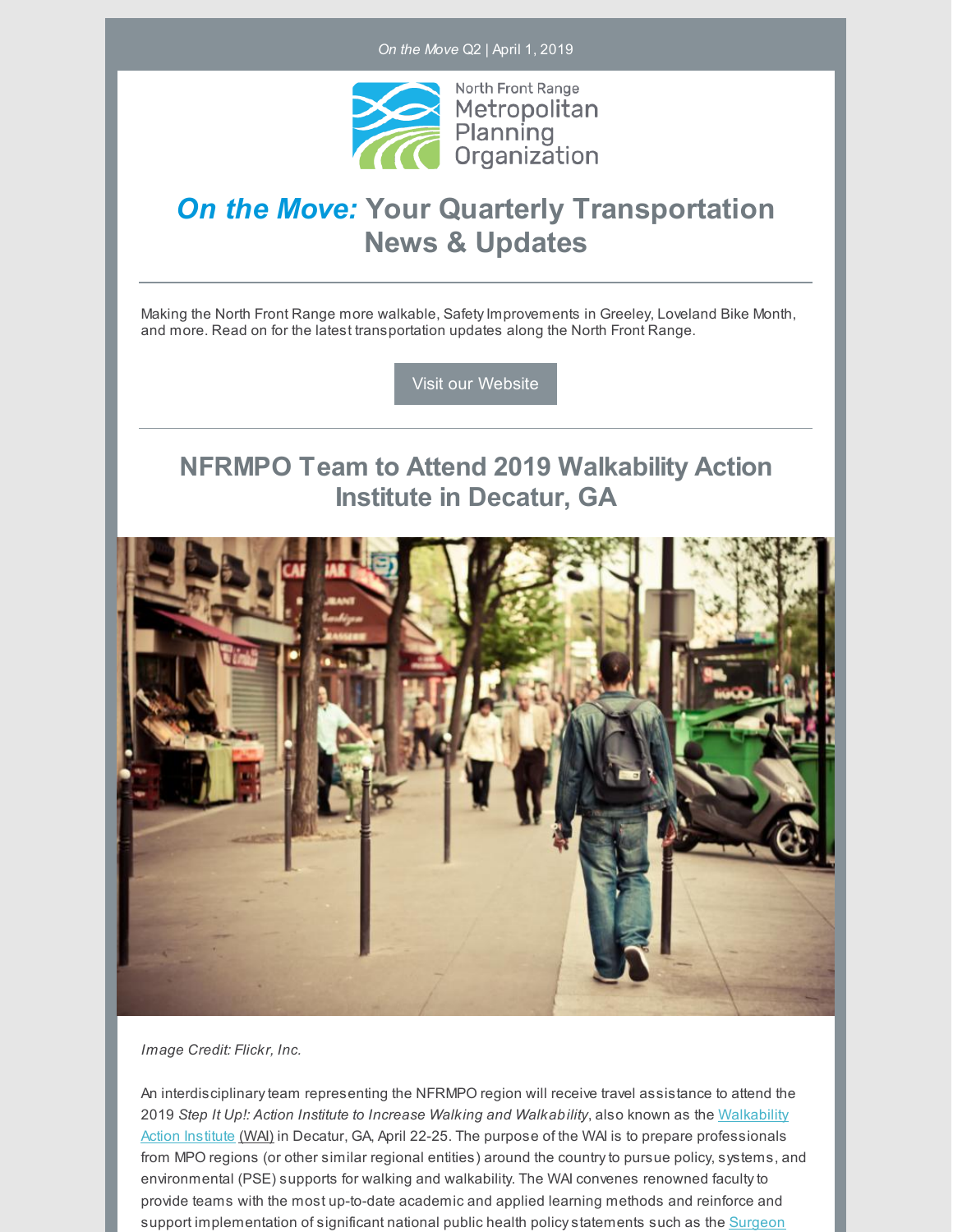General's Call to Action to Promote Walking and Walkable [Communities.](https://www.surgeongeneral.gov/library/calls/walking-and-walkable-communities/index.html)

Applicant teams were asked to demonstrate a team make-up of public health, planning, and transportation staff, and elected officials. The NFRMPO team consists of staff from the City of Loveland Public Works Department, Colorado State University Parking & Transportation Services, the NFRMPO, the Weld County Department of Public Health & Environment, and Town of Berthoud Mayor, Will Karspeck. The team will work with the Northern Colorado (NoCo) Bicycle & Pedestrian [Collaborative](https://nfrmpo.org/bike-ped/noco/) upon their return from the WAI to finalize and implement an Action Plan. The 10 participating teams will each receive \$6,884 to cover travel and lodging expenses for the WAI through the National Association of Chronic Disease Directors (NACDD), in collaboration with the Centers for Disease Control and Prevention's (CDC) National Center for Chronic Disease Prevention and Health Promotion's (NCCDPHP) Division of Nutrition, Physical Activity and Obesity(DNPAO).

The teams participating in the WAI are:

- Broward County, Florida (Broward MPO)
- Clackamas County, Oregon (Clackamas County Public Health Department)
- Daytona, Florida (River to Sea Transportation Planning Organization)
- Franklin and Grand Isle Counties, Vermont (Northwest Regional Planning Commission)
- Lane County, Oregon (Central Lane MPO/Lane Council of Governments)
- Larimer and Weld Counties, Colorado (North Front Range MPO)
- Marshall County, Indiana (Michiana Area Council of Governments)
- Maui, Hawaii (Maui MPO)
- Montgomery County, Pennsylvania (Delaware Valley Regional Planning Commission)
- Spokane, Washington (Spokane Regional Transportation Council)

## **City of Greeley Makes 71st Avenue Safer, More Accessible**



*Image Credit: City of Greeley*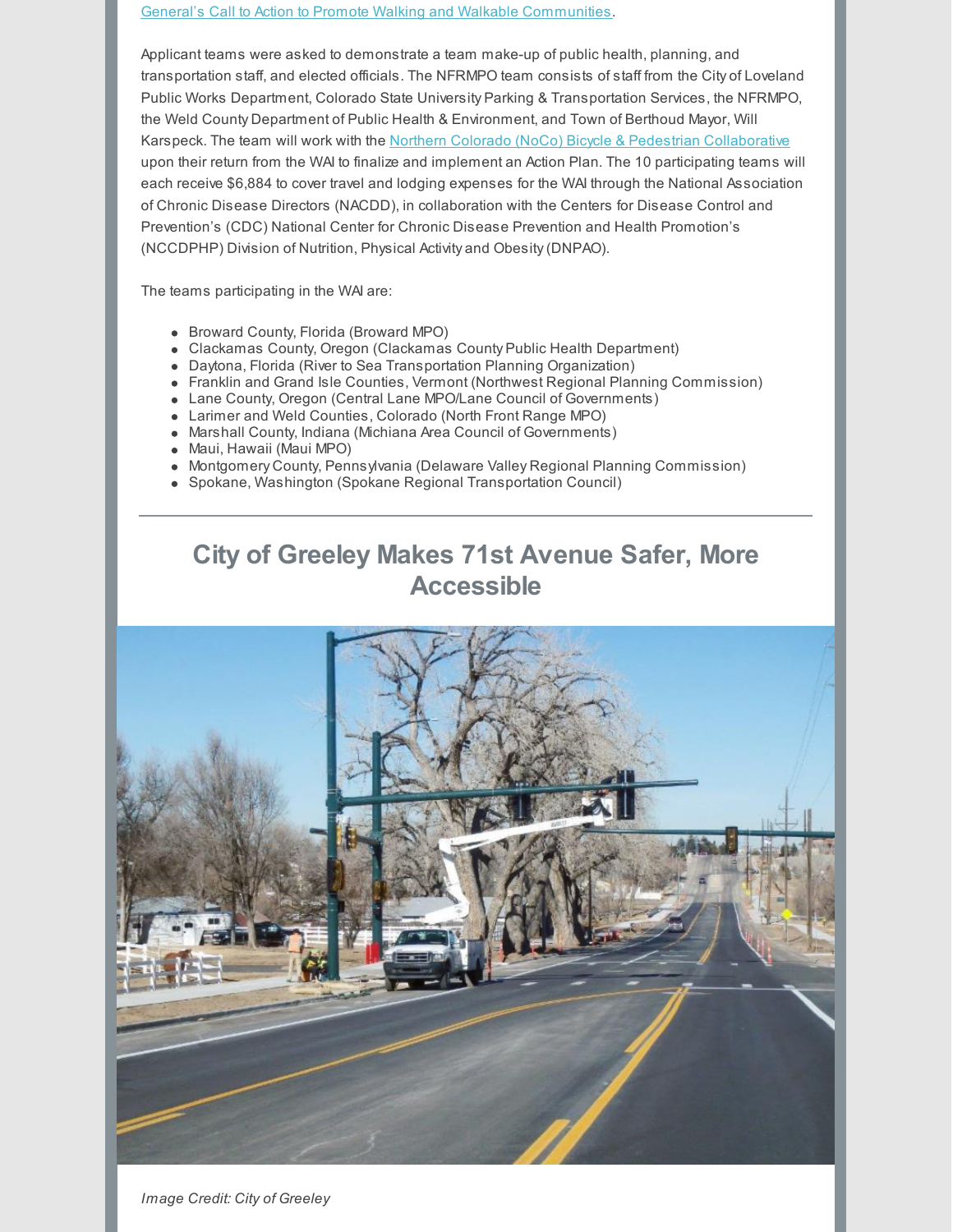The City of Greeley recently completed several upgrades to 71<sup>st</sup> Avenue north from from 12<sup>th</sup> Street to 22<sup>nd</sup> Street. Prior to the construction project, this segment of 71<sup>st</sup> Avenue was a simple two-lane road with no sidewalks, bike lanes, or turn lanes. The project widened the road within the project limits to two lanes with a center turn lane, and raised landscaped medians in select locations. As part of this project the Sheep Draw bridge, which was undersized for passing major event flood waters, was reconstructed. The bridge was lengthened and widened to accommodate flood waters, and to allow for a below-grade crossing of the Sheepdraw trail, which just broke ground last week. An 8' sidewalk and attached 7' bike lanes were installed within these limits in order improve pedestrian safetyfor the corridor and allow for an on-street bike connection to the existing facilities along 20th Street. The project was funded through a .65% sales taxthat enters the Keep [Greeley](https://keepgreeleymoving.com/home/71st-avenue-improvements/) Moving street improvement fund.

### **Ready! Set! Bike Loveland!**



#### *Image Credit: City of Loveland*

Get readyfor Loveland's 2019 Bike Month! All people on bikes can participate in the month-long celebration of bicycling with fun, encouraging, and educational bicycle-related activities and events. Wheel over to [cityofloveland.org/bikeloveland](http://www.cityofloveland.org/departments/public-works/bicycle-pedestrian/bike-to-work-day) for all the details.

#### **Loveland Bike Month Calendar of Events**:

5/1-6/26: 8-week Bike to Work Challenge for workplace-based teams in Northern Colorado 6/1-6/30: *Bike Month in Posters*, an exhibit at the Museum on bicycling for transportation, fun and health Sa, 6/1: National Trails Day at Willow Bend Natural Area Sa, 6/1: Northwest Art By Bike Guided Tour Sa, 6/1: Tour de Brewer By Bike Guided Ride, Short and Tall options M, 6/3: Paint & Sip a bicycle-themed painting with Studio Vino @ Verboten Tu, 6/4: Basic Bike Maintenance at JAX Loveland Fr, 6/7: 1<sup>st</sup> Friday at the Library with bicycle-related booths and information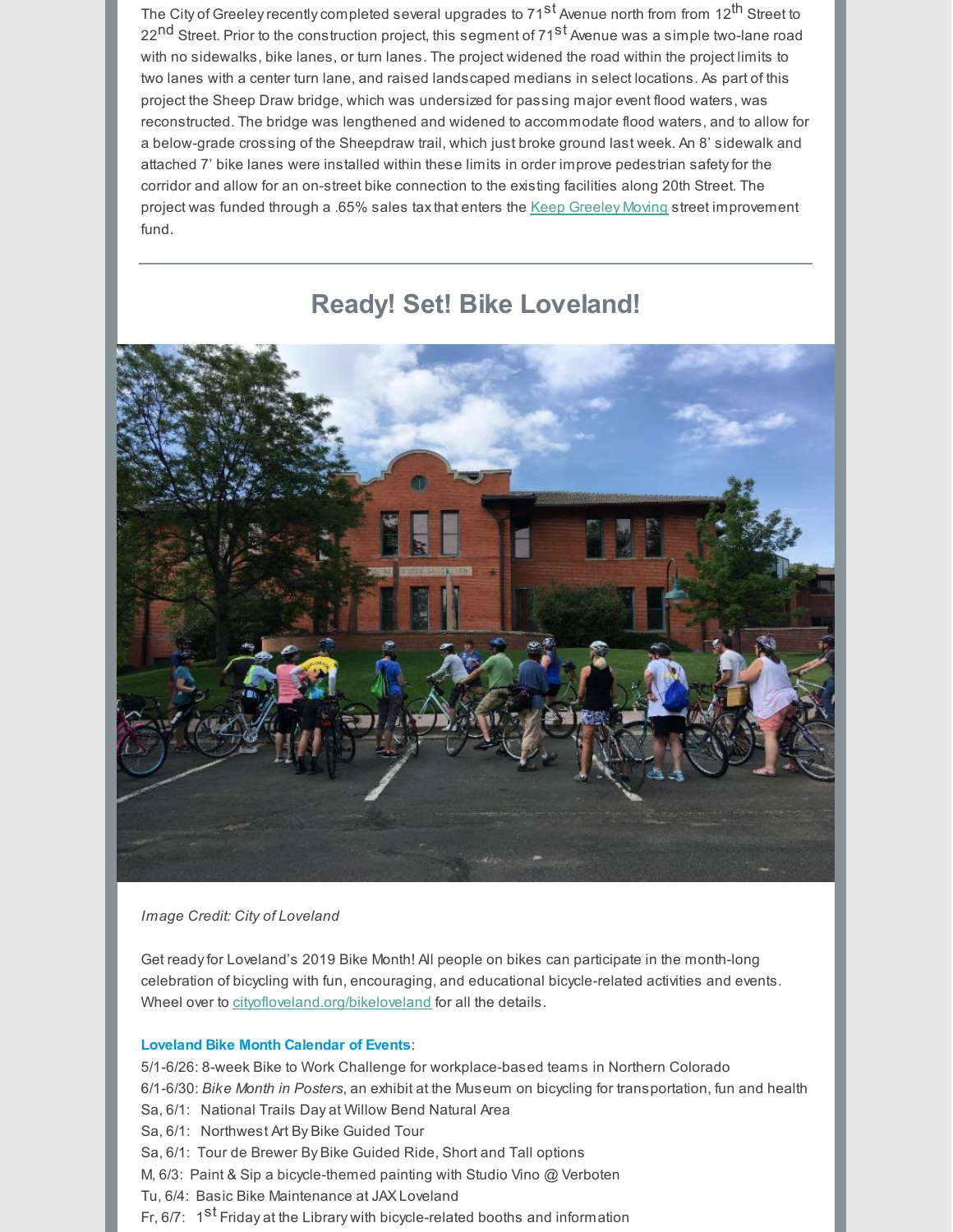Sa, 6/8: Glow & Go By Bike Guided Ride for Families

Fr, 6/14: Night on the Town celebrating people on bikes

Sa, 6/15: Downtown History and Architecture By Bike Guided Tour

Tu, 6/18: Bicycle-Friendly Driver Training at JAX Loveland

Sa, 6/22: Downtown Art By Bike Guided Tour

Su, 6/23: Bike to Church Day

W, 6/26: Bike to Work Day

Sa, 6/29: Velo and Vino Guided By Bike Guided Tour

# **Improving Human Service Transportation in the North Front Range**



*Image Source: KGNU News*

The NFRMPO is leading the effort to improve human service transportation efficiencyin Larimer County. With its partners, the NFRMPO has successfullyreceived three grants since summer 2018: the National Aging and Disability Transportation Center's (NADTC) Getting Readyto Innovate grant; NADTC's Innovations in Accessible Mobility Implementation grant; and an FTA §5304 grant through CDOT.

Wrapping up in January 2019, the Getting Readyto Innovate grant focused on creating an Expert Panel and on creating evaluation criteria and priorities for a future One Call/One Click Center software. The Expert Panel met multiple times between September 2018 and January 2019 and was made up of transportation providers, advocates, riders, and human service agencies. The Expert Panel evaluated one open-source and one proprietaryset of software. The evaluation tool and process will be used for a future Request for Proposals for software once funding is available. The Expert Panel was a success and will be absorbed into the Larimer County Mobility Committee starting in March 2019.

Beginning in March 2019, the Innovations in Accessible Mobility Implementation grant will bring together Via [Mobility](https://viacolorado.org/), a non-profit [transportation](https://www.larimer.org/humanservices/aging/ooa) provider based in Boulder County, with the Larimer County Office on Aging and the Partnership for Age-Friendly [Communities](https://www.pafclarimer.org/) in Larimer County. Via Mobilitycurrently operates a Call Center for its paid and volunteer transportation services and will open the Call Center for three months to a set of providers in Larimer Countyto test how multiple providers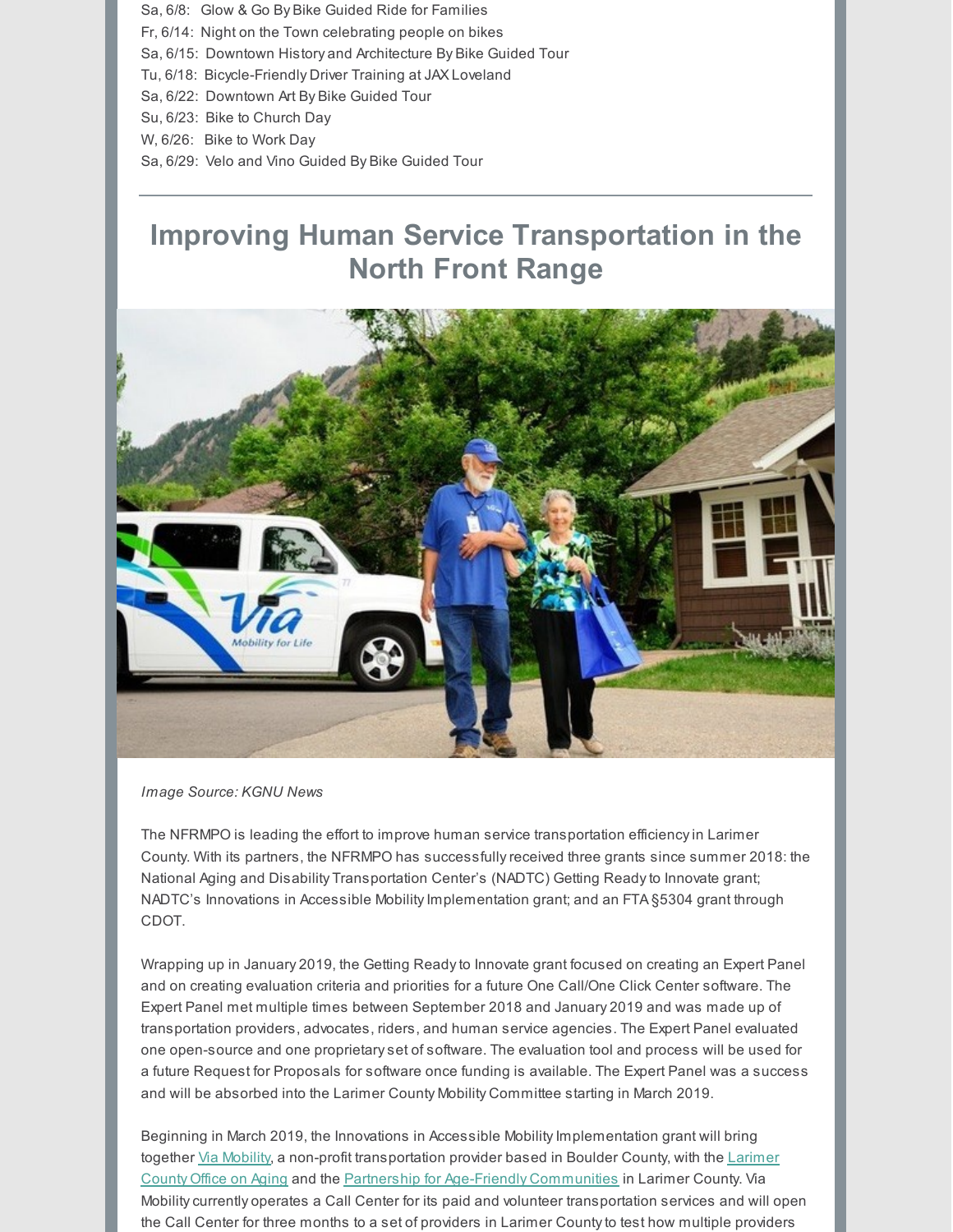and riders access one system. This grant will be completed by August 2019.

The overarching project will be funded via the §5304 grant. This will be the *Larimer County Senior Transportation Implementation Plan*, which will create a business and finance plan to phase in a One Call/One Click Center in Northern Colorado. A contract is expected to be awarded in spring 2019 and be completed by December 2019.

![](_page_4_Picture_2.jpeg)

## **Colorado Senate Confirms New CDOT Executive Director**

#### *Image Credit: Transportation Topics News*

On February 5, 2019, through a unanimous vote the Colorado State Senate confirmed Shoshana Lew as the new executive director of the Colorado Department of Transportation (CDOT). Governor Jared Polis appointed Lew on December 21, 2018.

Lew has previouslyserved as Chief Financial Officer and Assistant Secretary for Budget and Programs at the U.S. Department of Transportation (USDOT), and various positions at the USDOT, the Department of the Interior, and the White House Office of Management and Budget and Domestic Policy Council. Additionally, she previously served as the Chief Operating Officer (COO) of the Rhode Island Department of Transportation.

Lew replaced Mike Lewis, who was the CDOT Executive Director under Governor John Hickenlooper during the final year of his administration.

# **Refresh Your Commute!**

![](_page_4_Picture_9.jpeg)